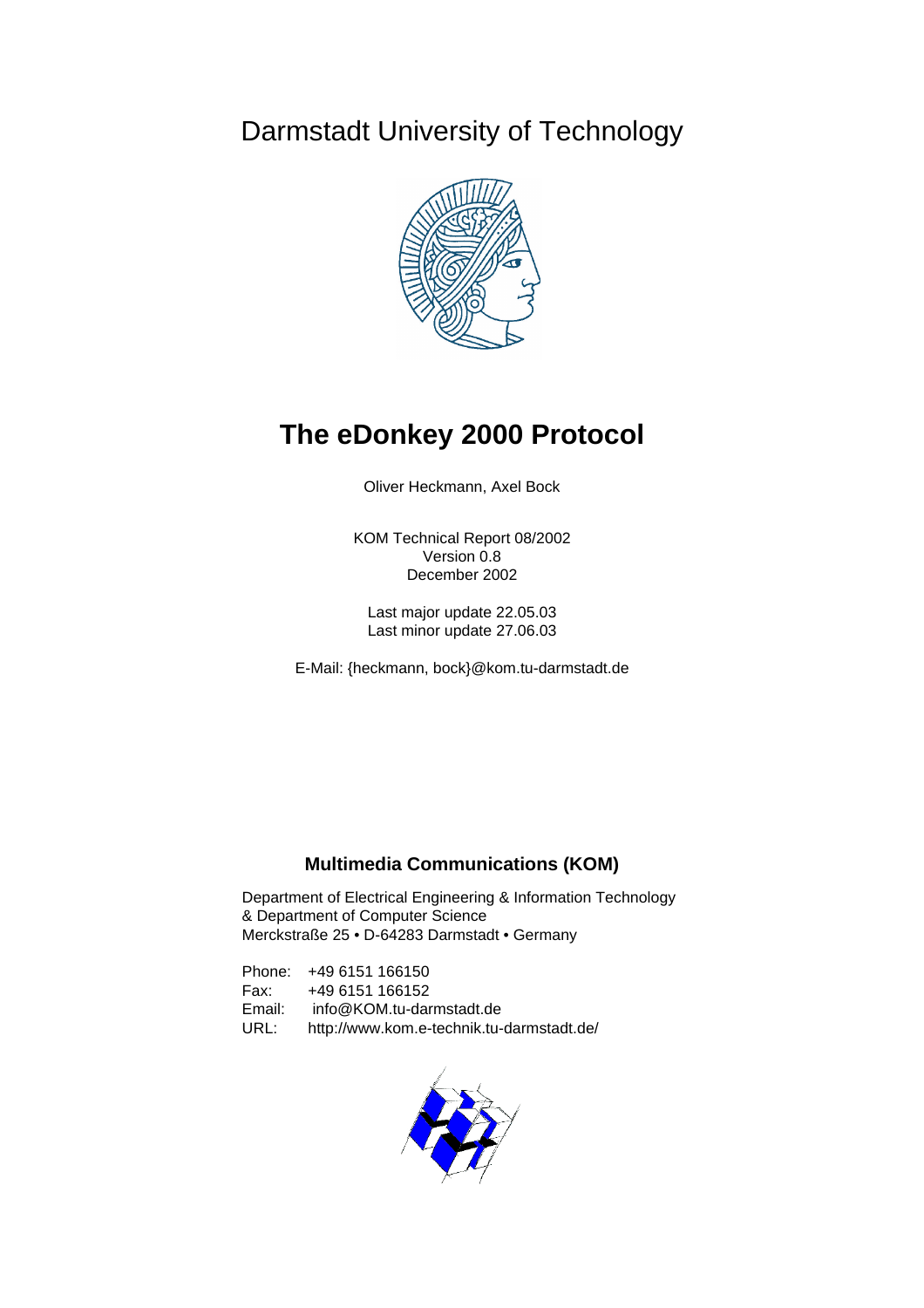# **1. Introduction**

The Edonkey2000 Protocol is one of the most successful file sharing protocols and used by the original Edonkey2000 client and the open source clients mldonkey and EMule. The Edonkey2000 Protocol can be classified as decentral file sharing protocol with distributed servers. Contrary to the original Gnutella Protocol it is not completely decentral as it uses servers; contrary to the original Napster protocol it does not use a single server (farm) which is a single point of failure, instead it uses servers that are run by power users and offers mechanisms for inter-server communication. Unlinke Peer-to-Peer (P2P) protocols like KaZaa, Morpheus, or Gnutella the eDonkey network has a client/server based structure. The servers are slightly similar to the KaZaa supernodes, but they do not share any files, only manage the information distribution and work as several central dictionaries which hold the information about the shared files and their respective client locations.

In the Edonkey network the clients are the nodes sharing data. Their files are indexed by the servers. If they want to have a piece of data (a file), they have to connect using TCP to a server or send a short search request via UDP to one or more servers to get the necessary information about other clients sharing that file.

This documents presents our findings about the eDonkey protocol based on TCPDump, Ethereal and TCPFlow analysis.

**The document in its current version it is work in progress!!** We have used the information contained in this document for P2P traffic measurements. The measurement results will be published in a separate document and in the student thesis of Axel Bock. For a high-level description of the protocol and a comparison with other P2P protocols see our report TR-KOM-2002-06 at http://www.kom.e-technik.tudarmstadt.de/publications/abstracts/HSS02-3.html (which is written in german).

After this introduction we present a general overview of the protocol in section 2, present the general message format in section 3 and conclude with a detailed description of the messages in section 4.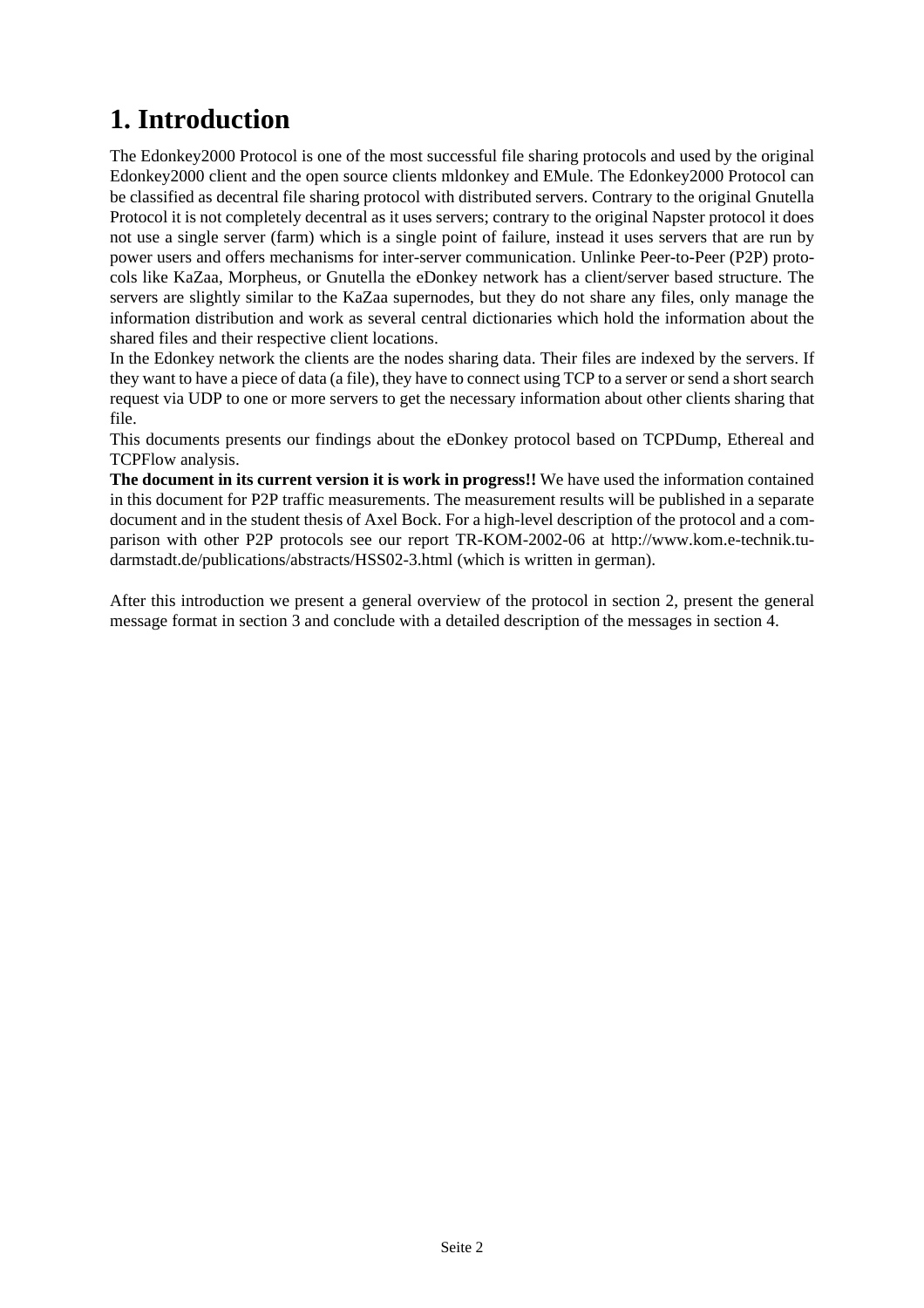# **2. Protocol Description**

Typically a client connects to one server:

- A client connects a server via TCP and stays connected
- The client sends information about itself, containing username, IP address and connection port
- The client sends a list of the files it offers to the server. This information is added to the server's files database.
- A list of other known servers is transferred from the server to the client.

After this the client is "connected" it can use the eDonkey network to search and download files, while itself shares his files by making them available for download by other users. Between the clients themselves there is no communication except the communication needed to initiate and run file transfers.

The servers do loosely communicate over UDP to keep their internal server list up-to-date. This is done by ping/pong mechanisms and server list exchanges.

Now follows a descriptions of several network communication mechanisms. The numbers in brackets are eDonkey message markers. To get detailed information about these see section 3.

# **2.1. Server - Server Communication**

The servers communicate with other servers only via UDP messages. Upon connection to the network a server begins to send UDP "Announce" messages (0xa0) to other servers to make itself known.

The communication between servers is simple and straightforward: They can can exchange serverlists (request 0xa4 and reply 0xa1), ping each other (0x96) and announce the very own presence (0xa0). The pongs (0x97, the answers to ping queries) contain also the current users/files count. There is another UDP packet which delivers a description of the server, but this is of minor importance for the network.

Unfortunately do the clients also send ping messages to verify the correctness of their respecive internal server list, which is the reason the ping/pong messages make a very high percentage of the overall traffic volume.

# **2.2. Client - Server Communication**

**Login.** The following login procedure happens when a client connects to one eDonkey server. The original client and the Emule client try to stay connected with a single server while the mldonkey client can connect to more than one server at a time.

- The client opens a TCP connection to the server it wants to connect to.
- Then the client sends a "hello" packet to the server  $(0x01)$ , which contains his username, his user hash, the IP and port on which he can be reached and his protocol version.
- Now the server checks whether the client is a so-called "low-id" client by checking whether the client is firewalled or not (wether a TCP connection can be opened to his eDonkey port or not). A firewalled client is called "low-id" because the client's id is normally very high (in the millions, cause this is just the integer representation of the client's IP), and when it is firewalled, the server gives it an IP starting from 1.
- After this the server answers with a 5 bytes message (0x40) containing the clients ID (the marker  $\&$ the ID).
- Then the server send the server greetings by sending a bunch of "write string" commands (0x38),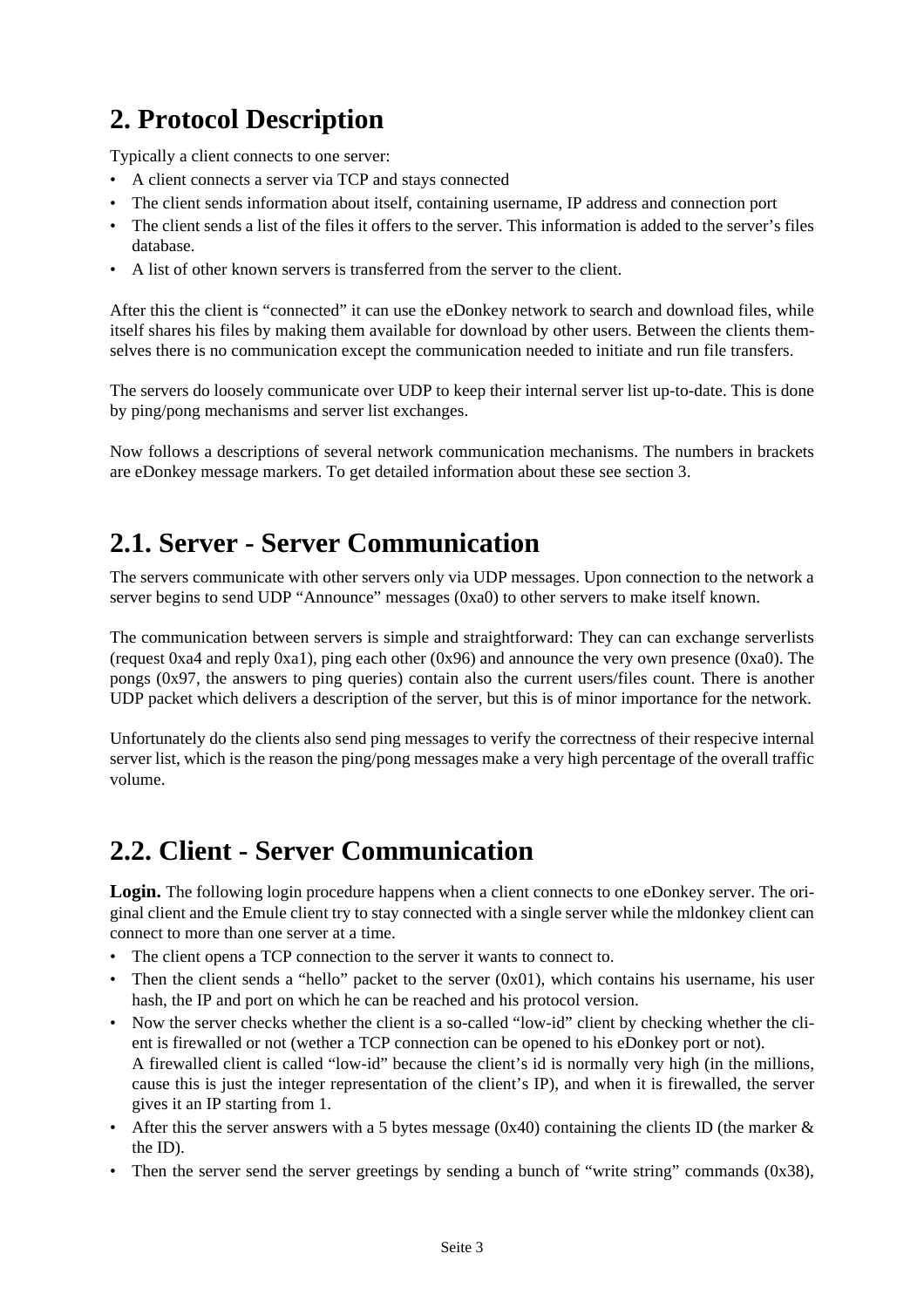which are printed out by the client for the user to read.

• As the last step of the connecting procedure the server usually sends some additional information about itself: A message (0x41) containing the official server name and description (this is *not* the server greeting) and/or the number of users logged in hosting just so many files (0x34).

**User interactions.** Next follows a brief description of what happens when a user does certain things within the network, namely file searches and file downloads.

**Text search based on filename.** The most used user interaction in the eDonekey network is a file search, for file downloads happen quite automatically. File searches are always text searches; the entered text is split up into single words and all known filenames are searched for occurances of all these words. If a file has all sent words in its name, it matches. The server can be configured to do complete substring searches or just compare whole words.

On the protocol level the realization is quite simple:

- The client sends a message (0x16) containing a search string and some search parameters. The parameters can be min and/or max size, the type of the file (audio, video, image, ...), some type specific parameters (bitrate, resolution, length, ...), or just some additional search terms. The search string is cut down to the maximum size of four words in all lowercase on the client side.
- The server answers with a message containing the descriptions of all matching files  $(0x33)$ , whose consist exactly of a (filename, hash, size) tuple and - if present server-sided - some additional information about some special file types (e.g. audio length / bitrate, video compression algorithm, image author, program format).

**Download initiation.** Should the user decide to download a certain file, he tells his client to retrieve this file from the net. After this point the user can lean back and wait for the file to be completed.

The client/server communication which happens after this looks like this:

- Immediately after telling the client to download the file, it sends a "query sources" message (0x19) to the server, which only contains the hash value of the desired file (the MD4 hash of a file is used instead of filenames to identify files independantly from their filename).
- The server answers with a message containing the possible download sources  $(0x42)$ , which is in fact just a list of ID/port pairs of clients claiming they hold this file. Due to transmission of the ID and not the IP the receiving client can see at once whether the other part is firewalled or not and can - if neccessary - request a server-sided push command to be sent to the other one.

**Download.** Now the client which requested the sources connects each of the named sources and asks for the file to be transmitted to itself. Here it is possible that the connected client has only parts of the file the first client already has, for the clients already share when they have not yet finished downloading. This increases the availability of often wanted files faster, but also leads to some annoying problems when receiving such an often requested file. But more on this later.

The client/client communication mechanisms are not yet covered by this document.

# **2.3. Network behaviour**

On our test machine (Linux, Kernel 2.4.18+) we have observed some major network performance problems. One time we tried to shut down the official eDonkey server, which caused undefinitely **more** traffic than keeping the server running. More detailed forensics came up with the following indications:

- When the server was already down, there werr still some 150+ open TCP connections, all waiting to be closed. This may be due to some very crude network programming.
- The network itself doesn't realize the server going down, especially not the clients. The remaining incoming UDP traffic after server shutdown adressed to the eDonkey port was about 50+K/s, which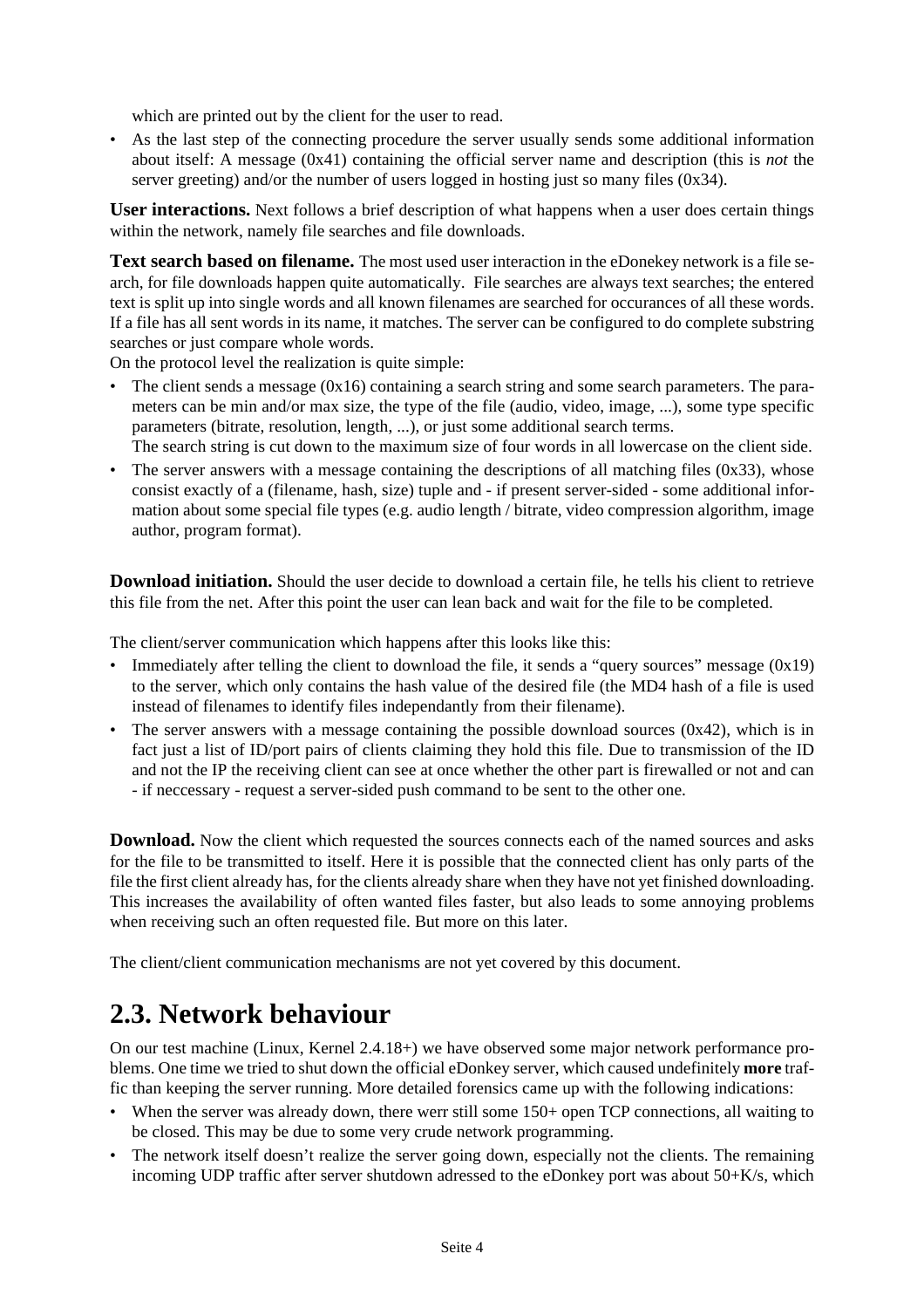strangely increased after the server shutdown (probably because the machine was no longer sending replys the UDP messages were sent a second and third time...).

• Finally the *outgoing* traffic increased massively after server shutdown. The incoming UDP packets on port 4665 caused the kernel to send "ICMP port unreachable" packets back to the senders, which blocked the upload line (ADSL) almost completely. A new dialin was the only thing that helped. The server simply ignores the UDP packet it cannot process any more, which explains the outgoing traffic increase.

Admittingly this does not always happen if a server is shut down, but at least the open TCP connections can be observed every time the server goes down.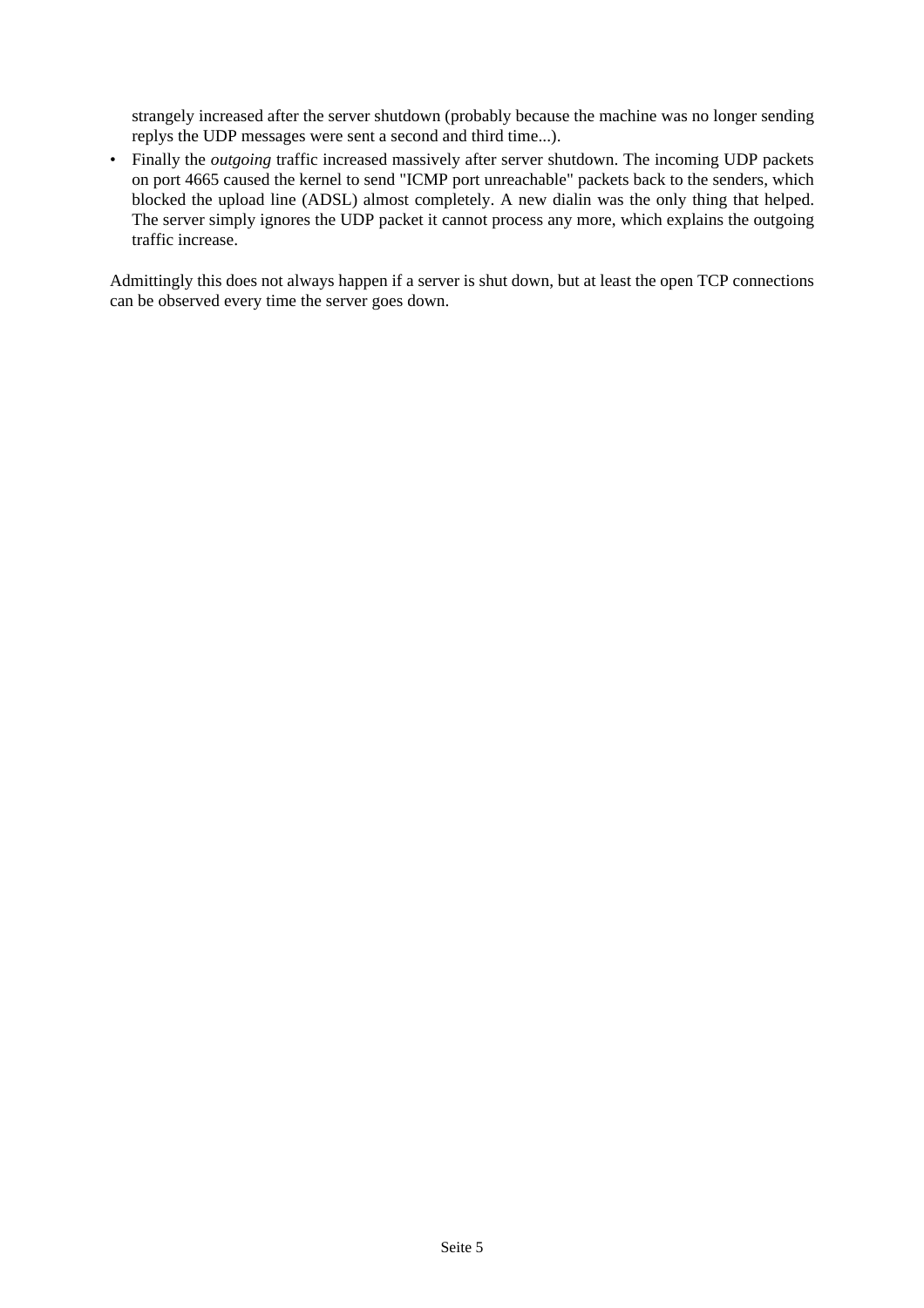# **3. Message Format**

**TCP Message format.** The TCP part of the protocol (the TCP streams between client and server) is divided into logical ,, messages" at the application layer. These are called *messages* from now on to mark the difference to packet based protocols.

Every sent TCP message is wrapped in the following header:

e3 xx xx xx xx

e3 is the edonkey marker and xx xx xx xx is the amount of bytes following this little header (unsigned int). The first byte after this header determines the blocks content (e.g. download request, text search, publish files, etc.), so every packet's first six bytes are:

e<sub>3</sub> ss ss ss ss mm

Where ss stands for a part of the message size, and mm is the message type marker.

The included packet content consists mostly of two parts.

First comes a fixed part of data which always has the same layout, so that there can be no problems parsing this part.

The second part consists of a variable number of so-called *"tags"*, which can hold almost any type of data, mostly depending on the type of the packet they are in. Separated are these two parts by a tag marker, which indicates how many of these tags follow.

So this will in general look like this:

| e <sup>3</sup> ss ss ss ss mm | $\langle$ fixed part $\rangle$ | $<$ tag count $>$     | <following tags=""></following> |
|-------------------------------|--------------------------------|-----------------------|---------------------------------|
| message header                | as said                        | how many tags follow? | the following tags              |

**Tag format.** The understanding of the tag structure is essential for the understanding of the network protocol, cause it also explains why it is possible that different clients still work together although one of them may have an extended protocol set (eMule for example).

As said a tag is just a structural representation for a certain kind of data. There are far more tag types than covered in this document, but for the core eDonkey2000 protocol there are only two of them of interest: string and integer. Both can be very easy decoded when you know how to read them.

A tag is always of the following format:

<data type> <data description> <data>

Where data description is some kind of tag itself. Some examples:

| Tag: client port: | 03 01 00 0F 36 12 00 00                      |
|-------------------|----------------------------------------------|
| Tag: filename:    | 02 01 00 01 05 00 .h .e .l .l .o             |
| Tag: file size:   | 03 01 00 02 3D 0F 00 00                      |
| Tag: bitrate:     | 00 00 00 00 e. t. a. t. a. t. a. 00 00 00 00 |

You can see that the tags start with different numbers - 02 and 03.02 stands for text data type, whereas 03 stands for integer data type. There are still more defined but they are to no importance within the protocol.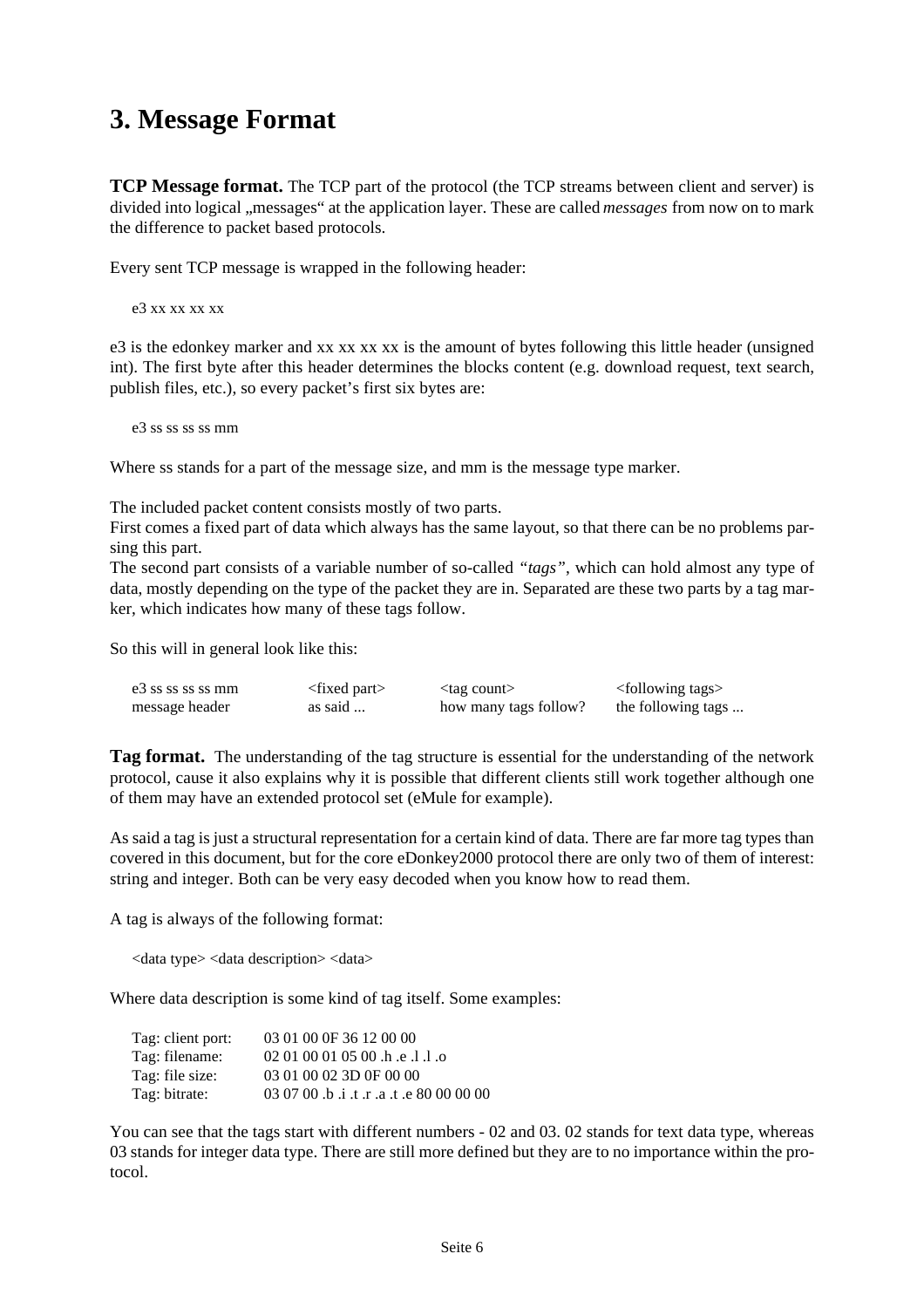After the leading type there comes the description. This has always the form

<size> <description>

The size is always two bytes unsigned short. As you can see, in the examples of client port, filename and file size the size of the description is one, and the description itself some kind of special marker used for very common tag types. In the bitrate example is is different as you can see: an integer data with the description "bitrate" and the value 128.

The data itself differs from string to integer - a string is just length (two bytes unsigned short) and then the string following, while integer data is always fixed size four bytes integer. So you have to read this as follows:

| 02<br>data type:<br>string  | 01.00<br>size of description | 01<br>special tag: name (user or file)             | <b>HELLO WORLD</b><br>the data - a string in this case |
|-----------------------------|------------------------------|----------------------------------------------------|--------------------------------------------------------|
| 03<br>data type:<br>integer | 07.00<br>description length  | "BITRATE"<br>the description: the string "bitrate" | 80 00 00 00<br>the data: int 128 for the bitrate       |

This is exactly how the protocol tags work.

Now you can also guess how proprietary extensions of the protocol are easily possible: the clients just ignore all tags they don't immediately recognize and go over to the next one. This is only possbile cause the tag sizes are exactly known in advance! The only thing you cannot do is to inject new data types into the protocol. But you could simply create a new "special tag" (a tag which length is one byte) of the string type. In the string you pack your information, and all clients which do not know this tag simply go on to the next one.

**Tag list.** This is a list of all relevent protocol tags. The cDonkey server is built upon these. I have not included sample data, so this is ONLY the data type and data description part, divided by string and integer types.

| (User-/File-)Name:    | 02 01 00 01 |
|-----------------------|-------------|
| File type:            | 02 01 00 03 |
| File format:          | 02 01 00 04 |
| Server description:   | 02 01 00 0b |
| Filesize:             | 03 01 00 02 |
| Client version:       | 03 01 00 0f |
| User port:            | 03 01 00 11 |
| Availability (files): | 03 01 00 15 |

Now follows a rather useable analysis of the eDonkey's network messsages, divided into client / server communication (first TCP, then UDP), and then server / server communication (again first TCP, then UDP).

Search messages. The only exception to this format are search messages. They do also contain these advanced tags, in case you search for a certain file type or a certain file size, but due to the treelike nature of these (something like (type  $==$  PRO) AND (size  $> 100$ ) AND (size  $< 10.000$ ) for example) they are transmitted in another format.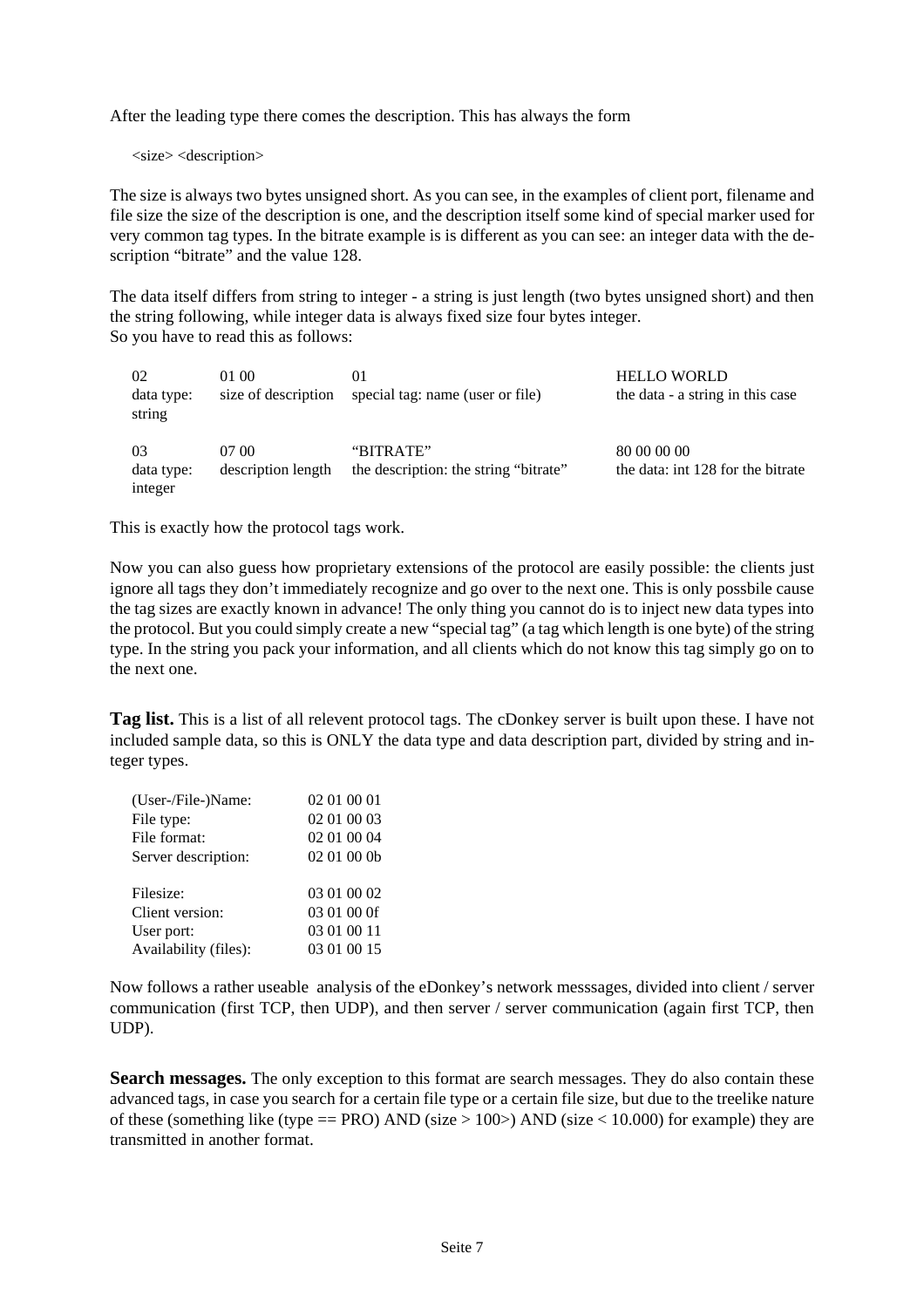**UDP packet format.** The UDP packets have just the same format as the TCP messages, but with no size included. There are minor differences in some packets, but we'll point these out later.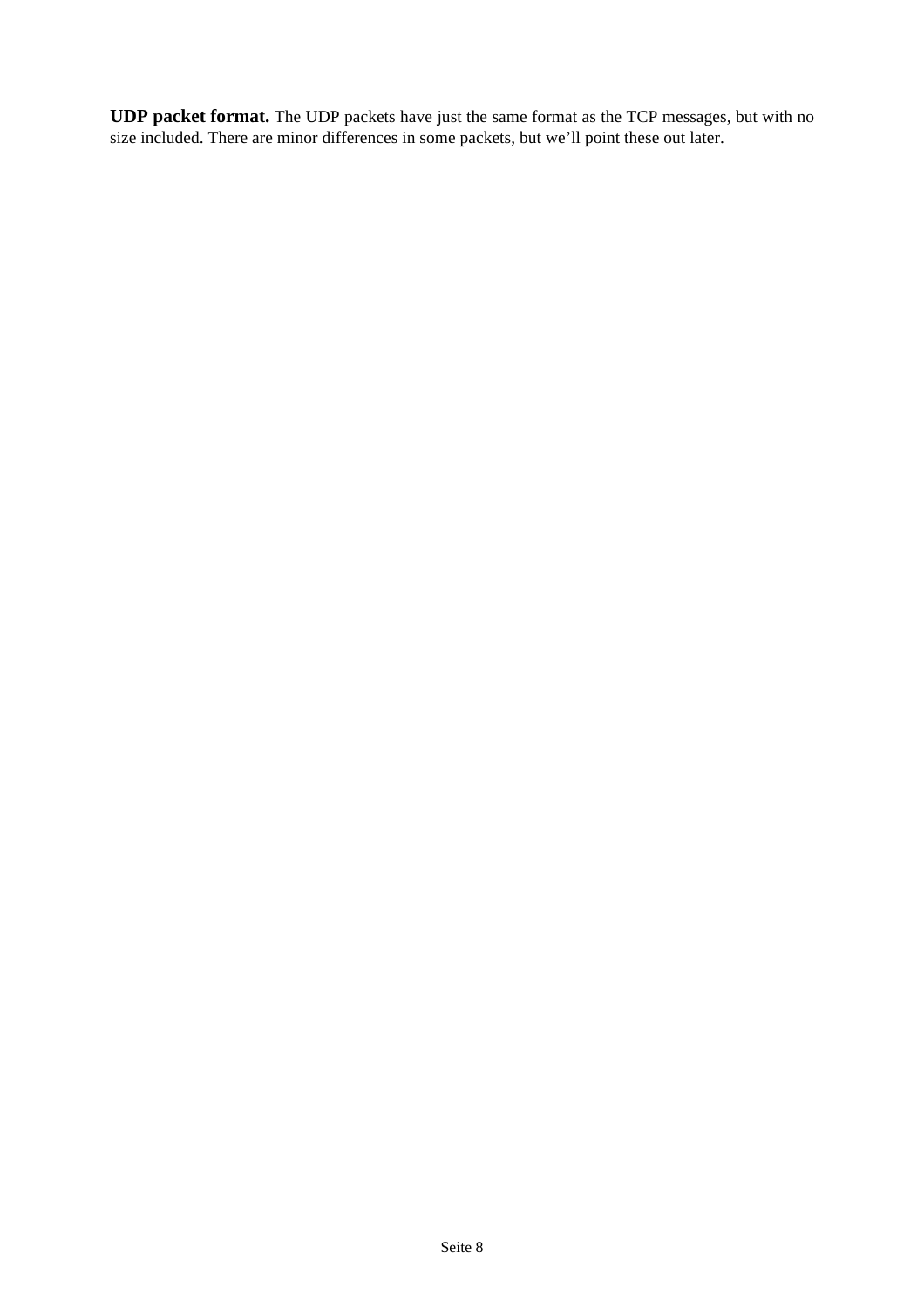# **4. Detailed communication analysis**

What follows now is a rather useful analysis of the eDonkey 2000 messages. This includes the message markers, the fixed part of the packets, and the mostly sent tags. For the tags we will always give type and description when needed. So for the bitrate we will say "... an integer with the 'bitrate'", and for the file name only "file name tag".

The messages will be split up into TCP and UDP messages, for there are some little differences (besides the missing size field in UDP packets). Some messages are absolutely similar, these we will not list twice.

And we will include a short description of the message and some additional information about its contexts when appropriate. Also we filled in some values in fields which are normally variable, the tag count field for example. In this case this just means *"in most cases this field takes the value given here"*.

To simplify matters we didn't include the edonkey marker 0xe3 at the head of each message in TCP and UDP, as well as the size information in the TCP messages.

All values are hexadecimal.

# **4.1. TCP communication: client to server**

A description of all traffic the clients can send to the server.

## **4.1.1.TCP 0x01: hello**

Sent by a client directly after connecting. After evaluating whether the client gets a low-id or not the official server sends the clients' ID back.

Usually included tags: user name, client version, client port.

| bytes          | content     | meaning         |
|----------------|-------------|-----------------|
| $\mathbf{1}$   | 01          | packet type     |
| 16             |             | user hash       |
| 4              |             | client ip       |
| $\overline{2}$ |             | client port     |
| 4              | 03 00 00 00 | tag count       |
| the tag part   |             |                 |
|                | 00 00       | trailing zeroes |

## **4.1.2.TCP 0x14: request serverlist**

This one byte packets asks the server to send a serverlist to the client.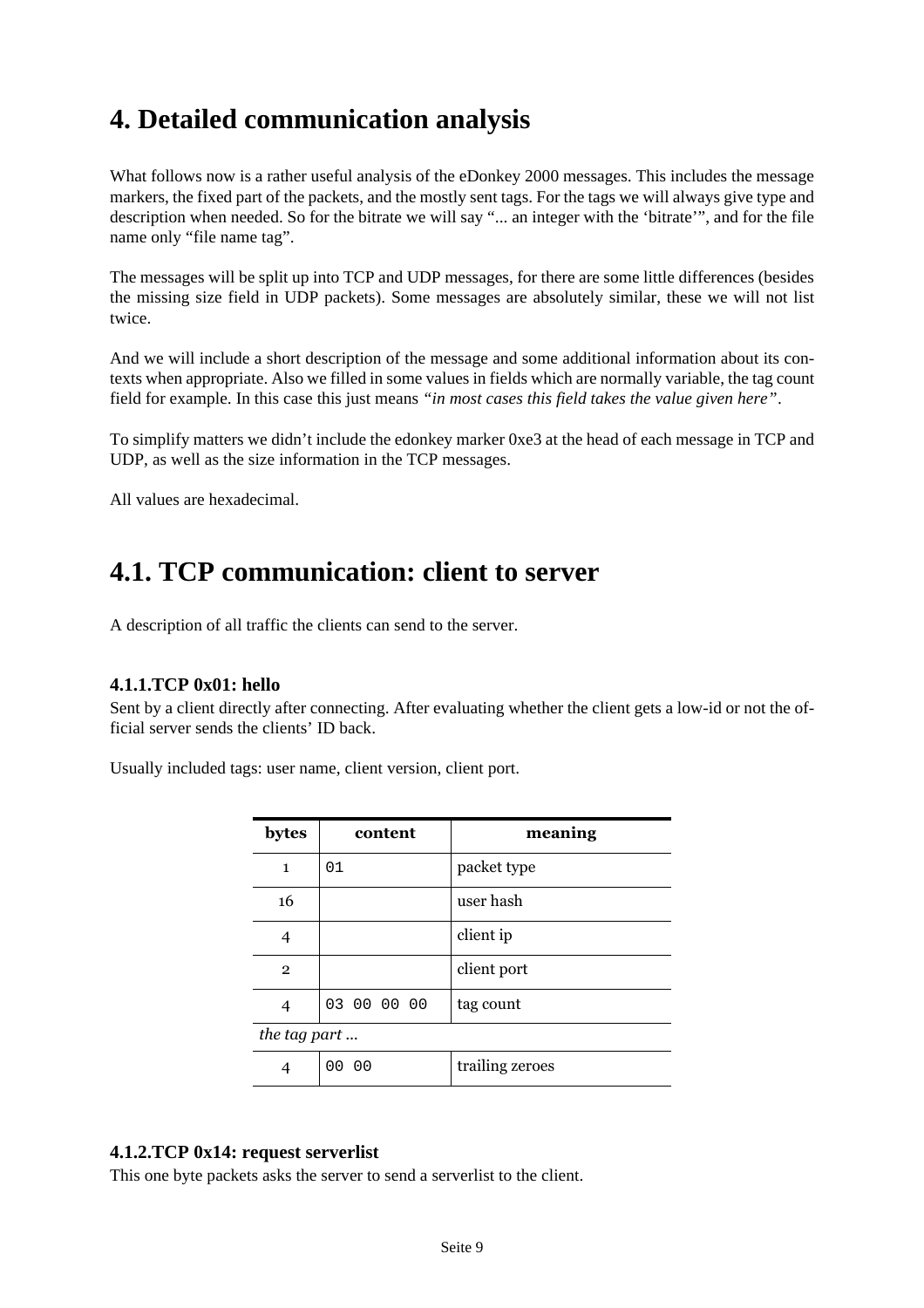| bytes | content | meaning     |
|-------|---------|-------------|
|       | 0x14    | packet type |

## **4.1.3.TCP 0x15: offer files**

This block has exactly the same format as the "search result" block sent by the servers upon a search request. Please stick to this for detailed information.

**The format of the UDP**, extend search" *response* packets is also the same, but without the number of results. Every UDP answer contains exactly one result, if more were found by the server, more packets are sent.

The UDP search result message marker is 0x99, see below.

#### **4.1.4.block type 0x16: do text search**

The search mechanism is the only exception of the so-called meta-tag packet model. Because a search query is nothing more than a combination of AND'ed or OR'ed search queries, it can be seen as a kind of binary tree, which is exactly what is transmitted. An example is given below:

((substrings "unreal cd1") and ((file size  $>$  500M) or (file size  $<$  10k)))

This search could be used to find - for example - the CD image of the first CD of the game "Unreal" as well as the corresponding \*.CUE-file. (The cue files are text files which contain the neccessary information to burn a given CD image - the image is large, the .cue-file very small).

As you can see you can write this search query as a binary tree, which is exactly the format of the eDonkey text search messages: a preorder binary tree. In practice though the search flexibility is limited to some extend, because the full flexibility definitely not needed within the eDonkey network.

In the treelike search query the nodes are the operators and have the form "00 <OP>", so every node not beginning with a leading zero is a leaf and contains an expression. There are - but this is only a guess three operators: AND ( $0x00$ ), OR ( $0x01$ ) and AND NOT ( $0x02$ ), whereby AND and OR are verified and AND NOT was not seen by ourselves but recorded in various public available protocol analyses.

The leafes have three possible formats, for the three possible searches. The first search is a substring search within the filename, and has the prefix 0x01. The second one is a tag search, with which you can search for file attributes, and has the prefix 0x02. The third and last one is a minimum/maximum search and is used mostly for file sizes. It has the prefix 0x03.

The format of all three is a little bit different.

| Substring: | 01 | $\langle$ len string $\rangle$<br>Unsigned short | $\langle$ string $\rangle$<br>byte array      |                                       |                                   |
|------------|----|--------------------------------------------------|-----------------------------------------------|---------------------------------------|-----------------------------------|
| TAG:       | 02 | $\le$ len string $>$<br>ushort                   | $\langle$ string $\rangle$<br>string to match | $\langle$ len tag $\rangle$<br>ushort | $<$ tag $>$<br>tag to be searched |
| Minimax:   | 03 | $\langle \text{int} \rangle$<br>uint             | <b>OPERATOR</b><br>1 byte, see below          | $\langle$ len tag $\rangle$<br>ushort | $<$ tag $>$<br>tag to be searched |

The minimax search seems to differ slightly between the versions. What we title as "operator" is one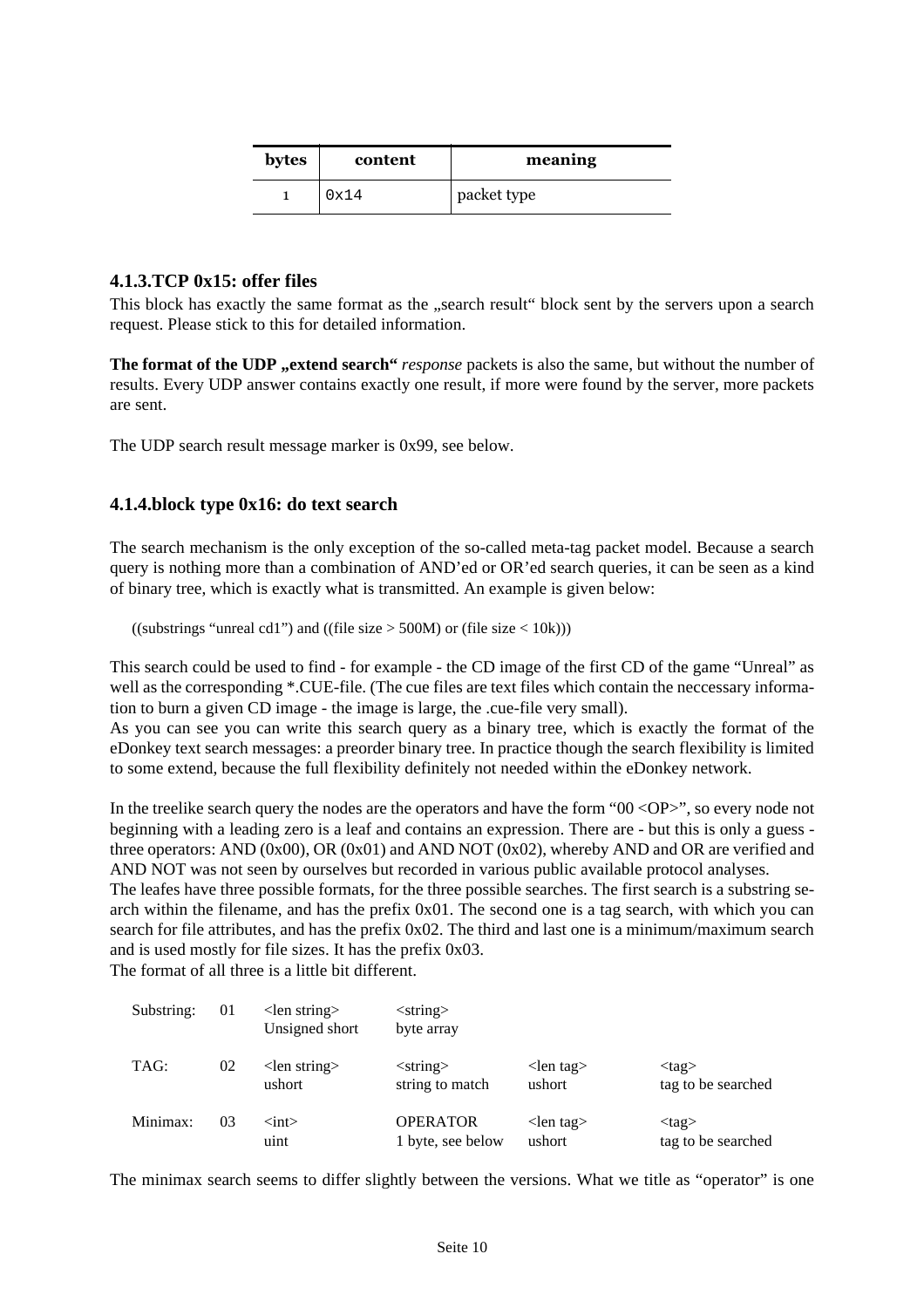byte which determines the match behaviour - greater or equal vs. smaller or equal. What we found is that 01/03 (odd numbers) means "up-to" and 02/04 "not-more-than". A detailed search query out of practice will be analyzed later.

As you notice with these three search methods you can search for every string in every combination of file attributes.

#### **4.1.5.TCP 0x19: search download sources**

Files in the eDonkey 2000 network are only found by their respective hash values. With this message the client asks the server to send possible download locations for a file with a certain hash value.

| bytes | content | meaning     |
|-------|---------|-------------|
|       | 0x19    | packet type |
| 16    |         | file hash   |

#### **4.1.6.TCP 0x1c: push request**

When a clients desires a file from another, firewalled client, it tells the server to initiate a push request. Then the server sends a push command over the existing TCP connection to the other client, which tells the other one to connect the first.

The connection information is supplied in the message.

| bytes | content | meaning              |
|-------|---------|----------------------|
|       | 0x1c    | packet type          |
|       |         | ID of client to push |

## **4.1.7.TCP 0x21: more results**

There seems to be a message called "get more results", used when the server finds more than the possible 255 ones (the field containing the number of found results is exactly one byte). Clients getting a file list with 255 results would be able to request the missing ones with this.

But this message was never encountered, so maybe it's gone in current versions of eDonkey clients and servers.

# **4.2. Server - Client Communication, TCP**

A description of all traffic the server can send to the client.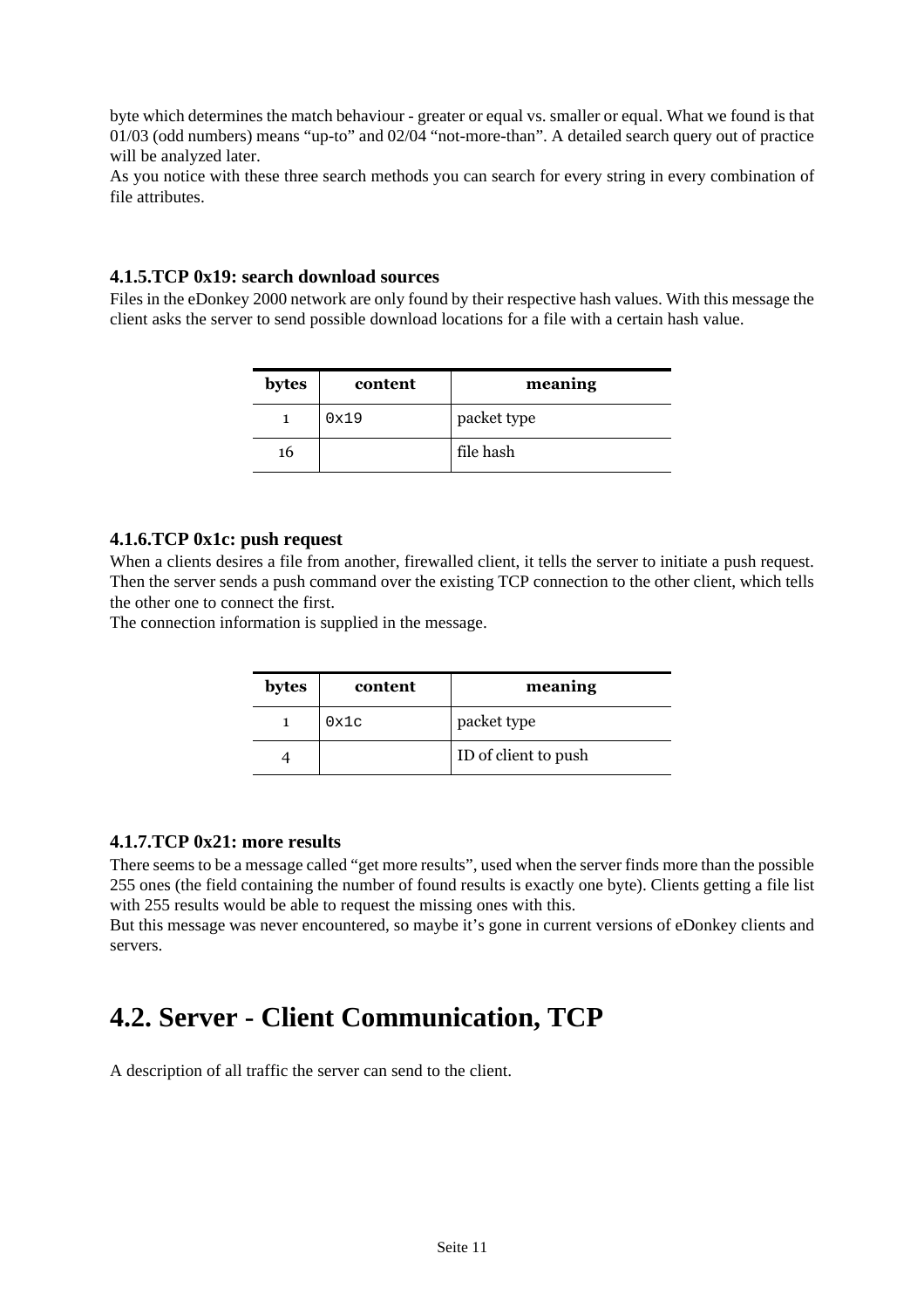# **4.2.1.TCP 0x32: serverlist**

| bytes               | content | meaning                     |
|---------------------|---------|-----------------------------|
|                     | 0x32    | tag: server list block      |
|                     |         | number of following servers |
| number of servers * |         |                             |
|                     |         | IP of a server              |
| 2                   |         | according server port       |

# **4.2.2.TCP 0x33: return search results**

This is a relatively large block where the knowledge of the tag format is essential for parsing the data. This is the only message type where the "fixed part / tag count / tag part" is broken up.

| bytes | content | meaning                             |
|-------|---------|-------------------------------------|
|       | 0x33    | tag: return search results          |
|       |         | number of results (unsigned<br>int) |

Now comes *for every returned file* an information block looking like this:

|    | $\cdots$                               |
|----|----------------------------------------|
| 16 | the edonkey MD4 file hash              |
|    | a clients IP $(?)$ or zero*            |
| 2  | the clients port - or zero*            |
|    | tag count: num. of tags follo-<br>wing |

*the tags come here ...*

Note that after all files there comes a last trailing zero. Thus the format is: header with number of results, file information block for every found file, and afterwards a trailing zero. In detail:

| bytes | content | meaning                             |
|-------|---------|-------------------------------------|
|       | 0x33    | tag: return search results          |
|       |         | number of results (unsigned<br>int) |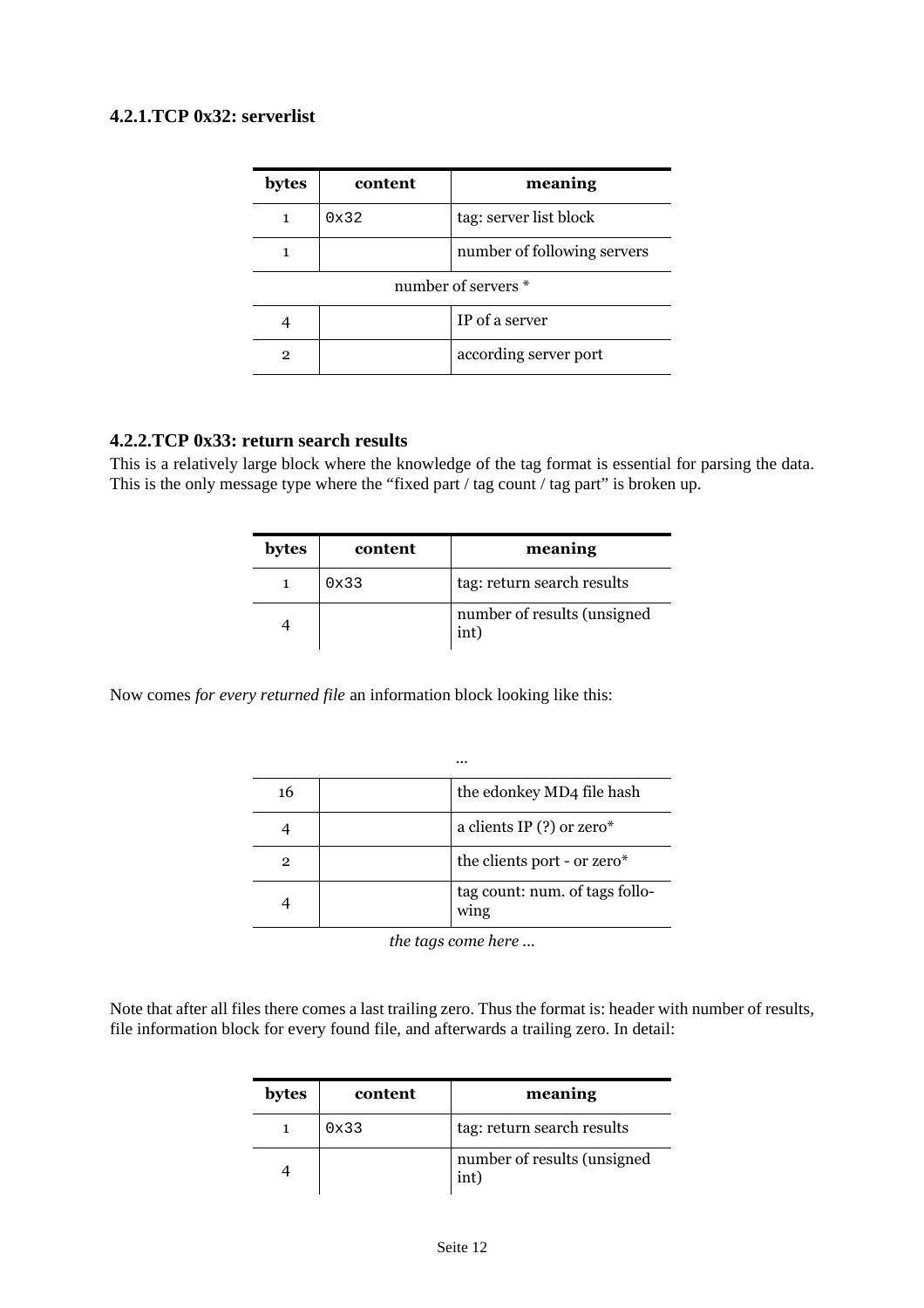| for all files |  |                                  |
|---------------|--|----------------------------------|
| 16            |  | file hash                        |
| n             |  | IP / Port pair or $oxo$          |
|               |  | tag count: $#$ of tags following |

*the file's tags (size, name, etc.)*

| $0 \times 0$ | trailing zero |
|--------------|---------------|

The ususally included tags are: file name, file size, file type and file availability, mostly also file format and file type

. Included tags can also be - depending on the file type:

Strings: "artist", "album", "title", "length", "codec" Integers: "bitrate"

The search query can contain exact specifications for all of them, and more, if neccessary. Theoretically you could search just for the meta tags - you didn't even have to supply a search string. But this depends on the implementation of the searching code, and all tested clients refused with "no search string" or similar messages. But searches for all mp3 files are easily possible: the file extension is included in the search word database in also every known server, so an "s mp3" in the linux client does the trick. A search for all videos would so be made of three search queries: "s avi", "s mpg", "s divx" (in the text mode client), to cover the most common file extensions for video files.

# **4.2.3.TCP 0x34: users / files online**

This message is sent on a regular basis.

| bytes | content       | meaning                       |
|-------|---------------|-------------------------------|
|       | $0 \times 34$ | tag: users/files online block |
|       |               | users online (unsigned int)   |
|       |               | files online (unsigned int)   |

## **4.2.4.block type 0x38: write string**

The string sent with this command is written on the screen of the client. The welcome message is generatet with a bunch of "write string" commands, for example.

| bytes | content | meaning |
|-------|---------|---------|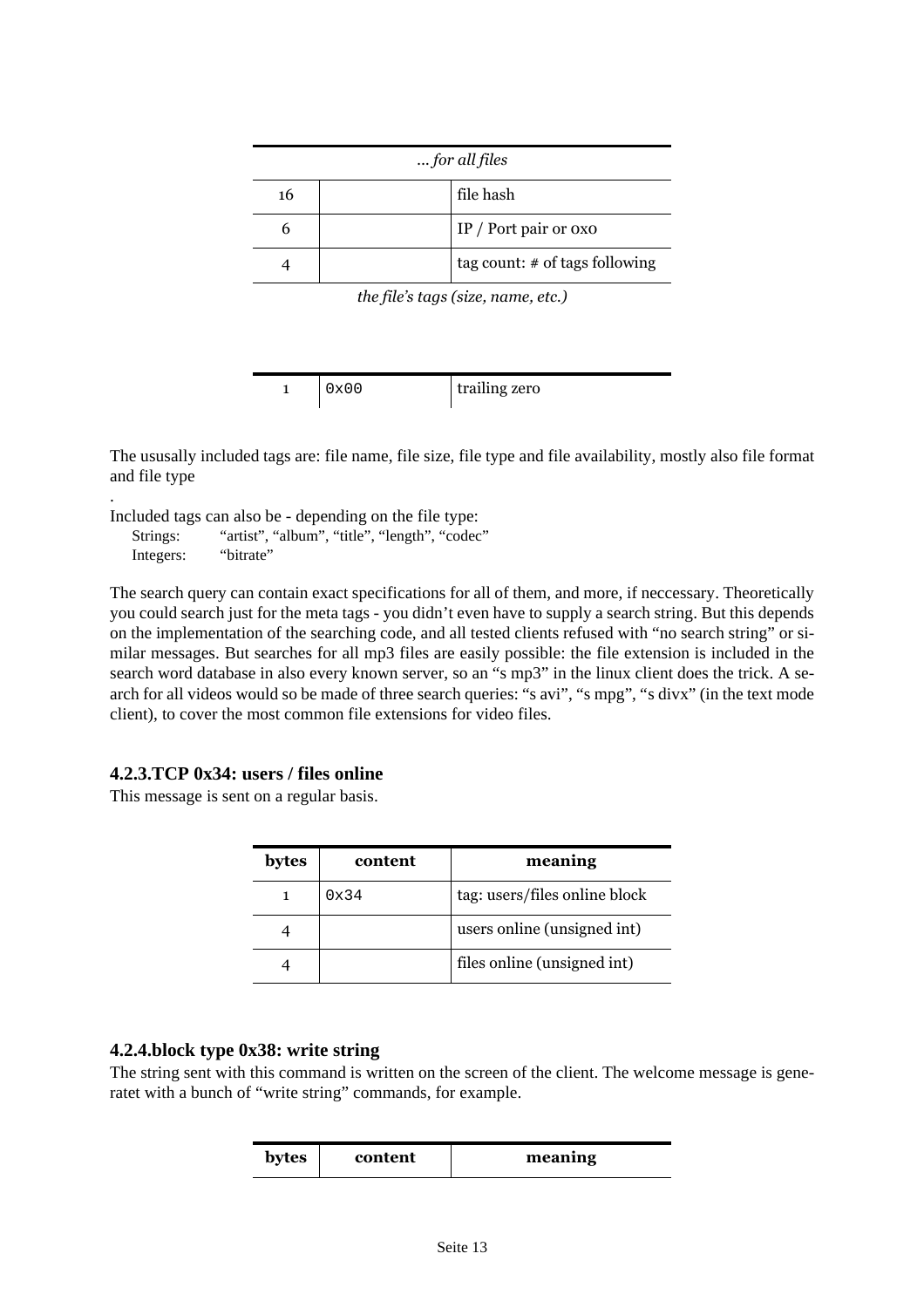|   | 0x38                                | tag: write string block |
|---|-------------------------------------|-------------------------|
|   |                                     | length of string        |
| X | $\cdot$ n $\cdot$ . $\cdot$ $\cdot$ | the string to write     |

#### **4.2.5.block type 0x40: send client ip**

The server sends the client its given ID. Mostly identical to the IP address of it. Should the client be firewalled the server generates unique ID's starting from 1 counting up.

| bytes | content | meaning                |
|-------|---------|------------------------|
|       | 0x40    | tag: client ip         |
|       |         | the clients IP address |

#### **4.2.6.TCP 0x41: server name and description**

Notice that the "server name" tag is simply the "name" tag. This tag is often used and changes meaning with its context.

| bytes                                          | content       | meaning                 |
|------------------------------------------------|---------------|-------------------------|
| 1                                              | $0 \times 41$ | tag: server description |
| 16                                             |               | probably server hash    |
|                                                |               | server IP               |
| $\mathbf{2}$                                   |               | server port             |
|                                                | 02 00 00 00   | tag count: mostly 2     |
| server name & server description tag come here |               |                         |

## **4.2.7.TCP 0x42: return download sources**

The answer to a TCP 0x19 query. A list of possible download sources holding a certain file. Notice that the source does not have to have the file completely - the server just has the information sent from the client, and this information only says "have file A with hash B size C and name D (and types/formats ...)". So it may happen that the server has the file listed from 100 clients, 99 of them could have only the first 9 megs of it.

| bytes | content       | meaning                     |
|-------|---------------|-----------------------------|
|       | $0 \times 42$ | tag: download sources block |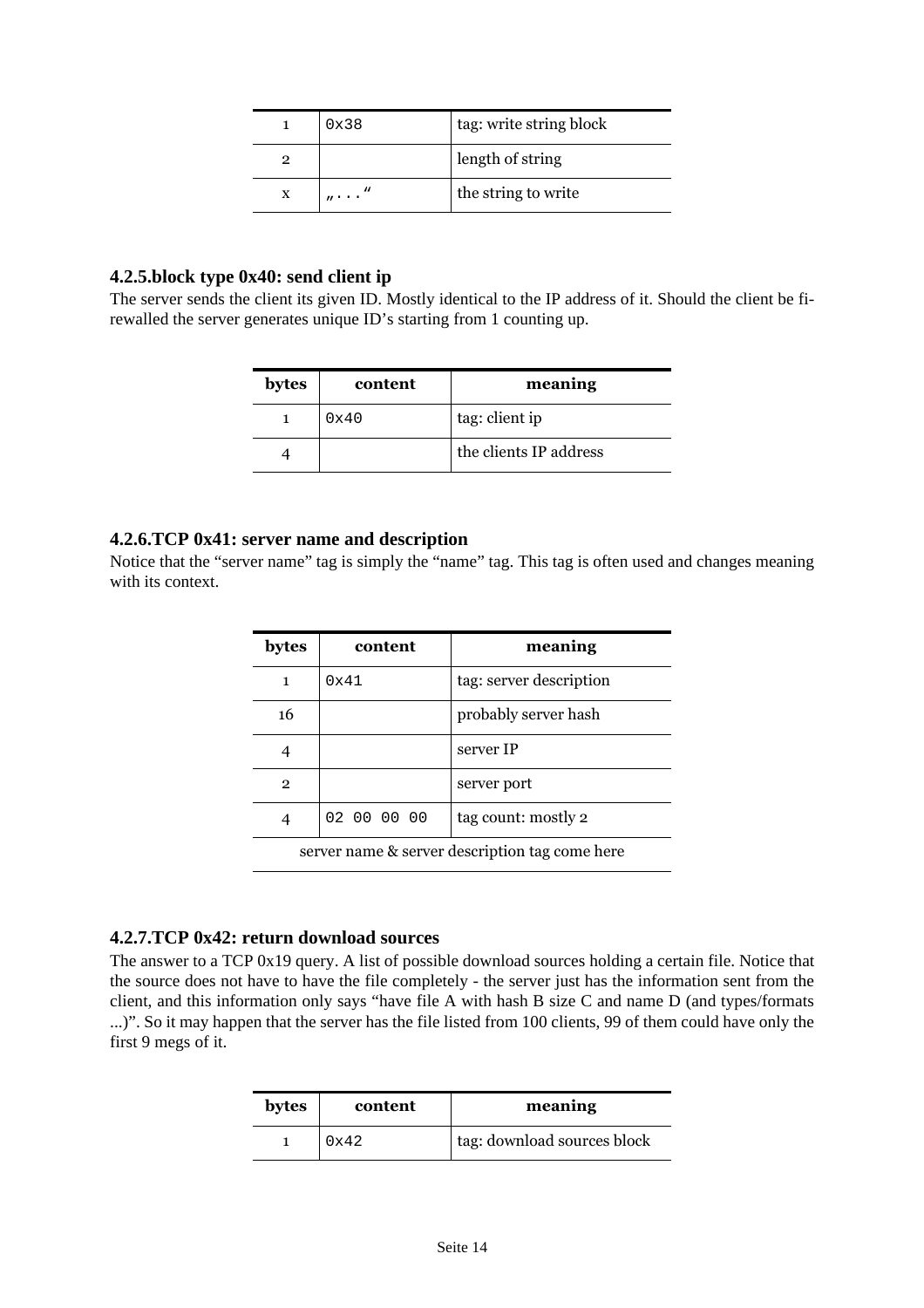| 16               |  | hash of the file whose sources<br>follow |
|------------------|--|------------------------------------------|
|                  |  | number of sources                        |
| for each source: |  |                                          |
|                  |  | IP address of client                     |
| 2                |  | port of client                           |

# **4.3. UDP communication**

# **4.3.1.UDP 0x96: PING**

This packet is used by clients as well as by servers to verify their respective serverlist.

| bytes | content | meaning   |
|-------|---------|-----------|
|       | 0x96    | tag: ping |
| ۰.    |         | challenge |

# **4.3.2.UDP 0x97: PONG**

Also called "PING response". It includes the challenge sent in the PING, and the information about how many users and files a server holds.

| bytes | content | meaning                 |
|-------|---------|-------------------------|
|       | 0x97    | tag: pong (ping answer) |
|       |         | the received marker     |
|       |         | users currently online  |
|       |         | files currently online  |

# **4.3.3.UDP 0x98: extend text search**

When a client does a text search and finds nothing on its server, it can extend the search to others. To be able to do a quick search on other servers this UDP message is used. The format is basically the same as the one of the TCP text search messages, but without the message size and with another type marker  $(0x98$  instead of  $0x16$ ).

## **4.3.4.UDP 0x99: text search answer**

The answer on 0x98 requests. As well as with the search the packet format is similar to the TCP equivalent without the size marker and a changed type marker.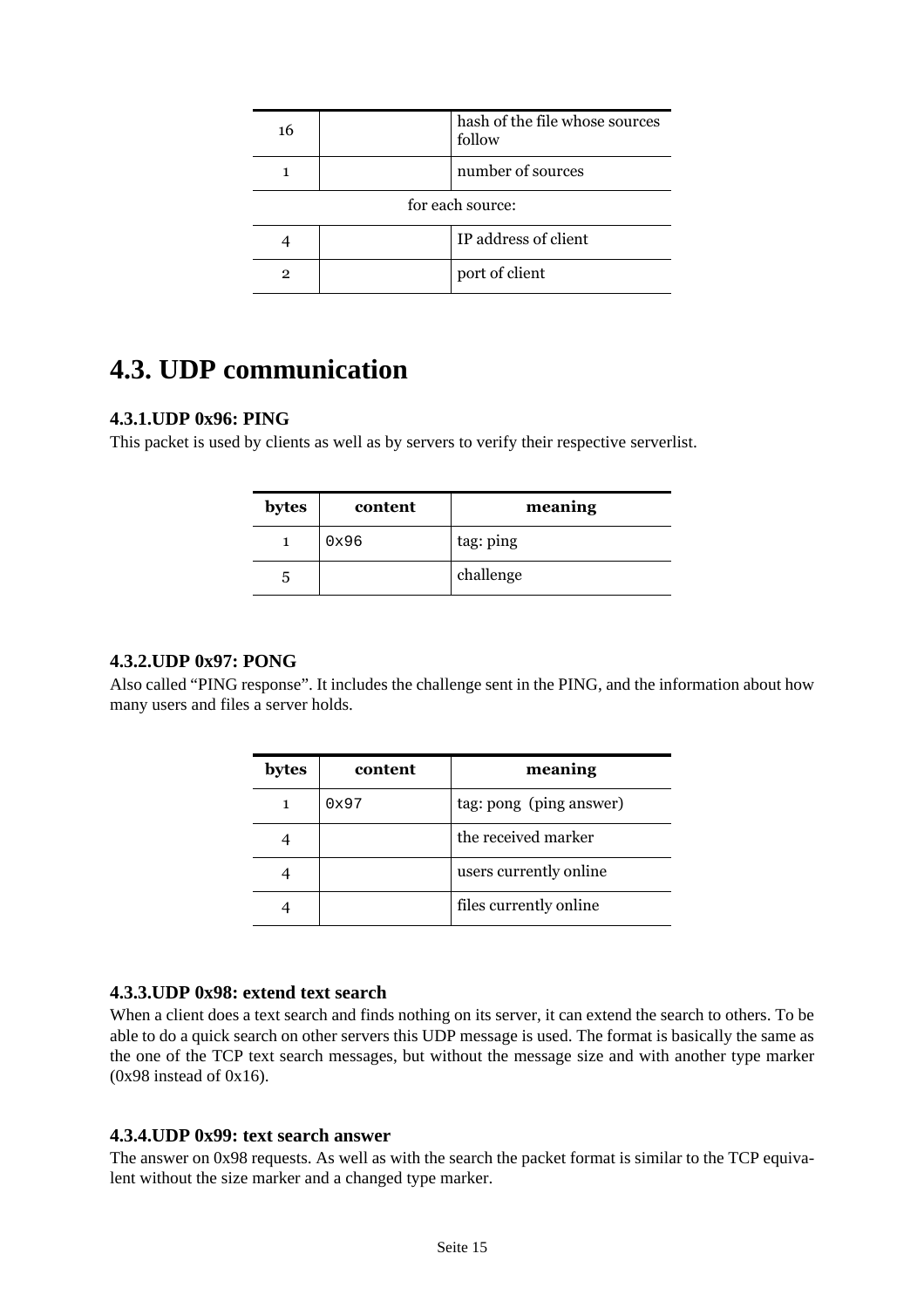## **4.3.5.UDP 0x9a: query sources**

When searching for download sources the search is done within the whole network. To search on servers to which it is not connected the client sends this UDP message to other servers, which (may) respond with available download sources for the searched hash value.

| bytes | content | meaning                       |
|-------|---------|-------------------------------|
|       | 0x9a    | tag: query sources            |
| 16    |         | the hash value to be searched |

## **4.3.6.UDP 0x9b: query sources answer**

The answer to 0x9a messages. If the server has download sources and spare bandwidth it sends this list of sources as an answer to the clients search request. As always the IP of the given sources is the ID the other client got from the other server. So if this ID is a low-ID (an ID far below one million, 5 for example) it indicates the other one is firewalled and cannot be contacted. So a "UDP callback request" (0x9c, see below) would be neccessary to set up the connection.

| bytes        | content | meaning                      |
|--------------|---------|------------------------------|
| 1            | 0x9b    | tag: download sources answer |
| 16           |         | searched hash                |
| 1            |         | number of results            |
|              |         | number of results *          |
| 4            |         | ID of download source        |
| $\mathbf{2}$ |         | port of download source      |

## **4.3.7.UDP 0x9c: callback request**

If the client A gets a 0x9b answer with a low-ID source of a file, it is not able to initiate the connection to. So it sends this message to the other server on which the other client - B - is logged in. This message now tells the server holding client B to send a TCP "callback request" to this client B, with the addresss of client A. Now client B initiates the connection to client A, and A is able to download the desired file from B. If client B logged out in the meantime this will not work - the TCP connection between the other server and client B is lost.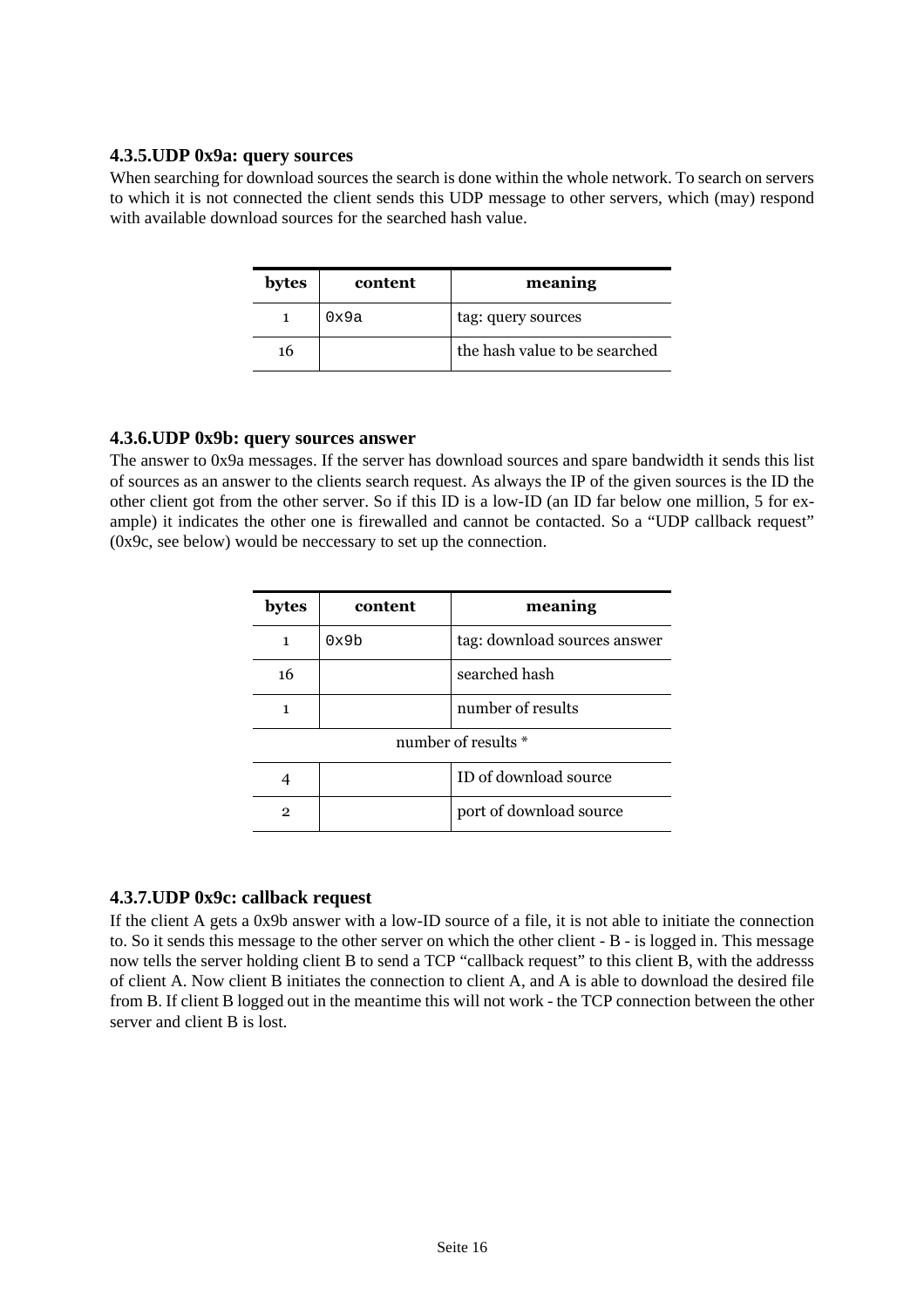| bytes | content        | meaning                                                                       |
|-------|----------------|-------------------------------------------------------------------------------|
|       | $0 \times 9$ c | tag: callback request                                                         |
|       |                | IP to connect                                                                 |
| 2     |                | port to connect to                                                            |
|       |                | the client ID on the remote<br>server which should initiate<br>the connection |

#### **4.3.8.UDP 0x9e: callback failed**

If the requested UDP callback failed (i.e. the desired client with the requested low-ID dropped), the server sends back a failure notification.

| bytes | content | meaning                               |
|-------|---------|---------------------------------------|
|       | 0x9e    | tag: server list packet               |
|       |         | the ID which couldn't be rea-<br>ched |

# **4.3.9.UDP 0xa0: server announce**

When a server comes online it announces itself with this message to other servers. These send in return serverlists and varying other information.

| bytes | content | meaning              |
|-------|---------|----------------------|
|       | 0xa0    | tag: server announce |
|       |         | server IP            |
| 2     |         | server port          |

# **4.3.10.UDP 0xa1: server list**

This packet has exactly the same format like the TCP server list message. Besides the other packet type